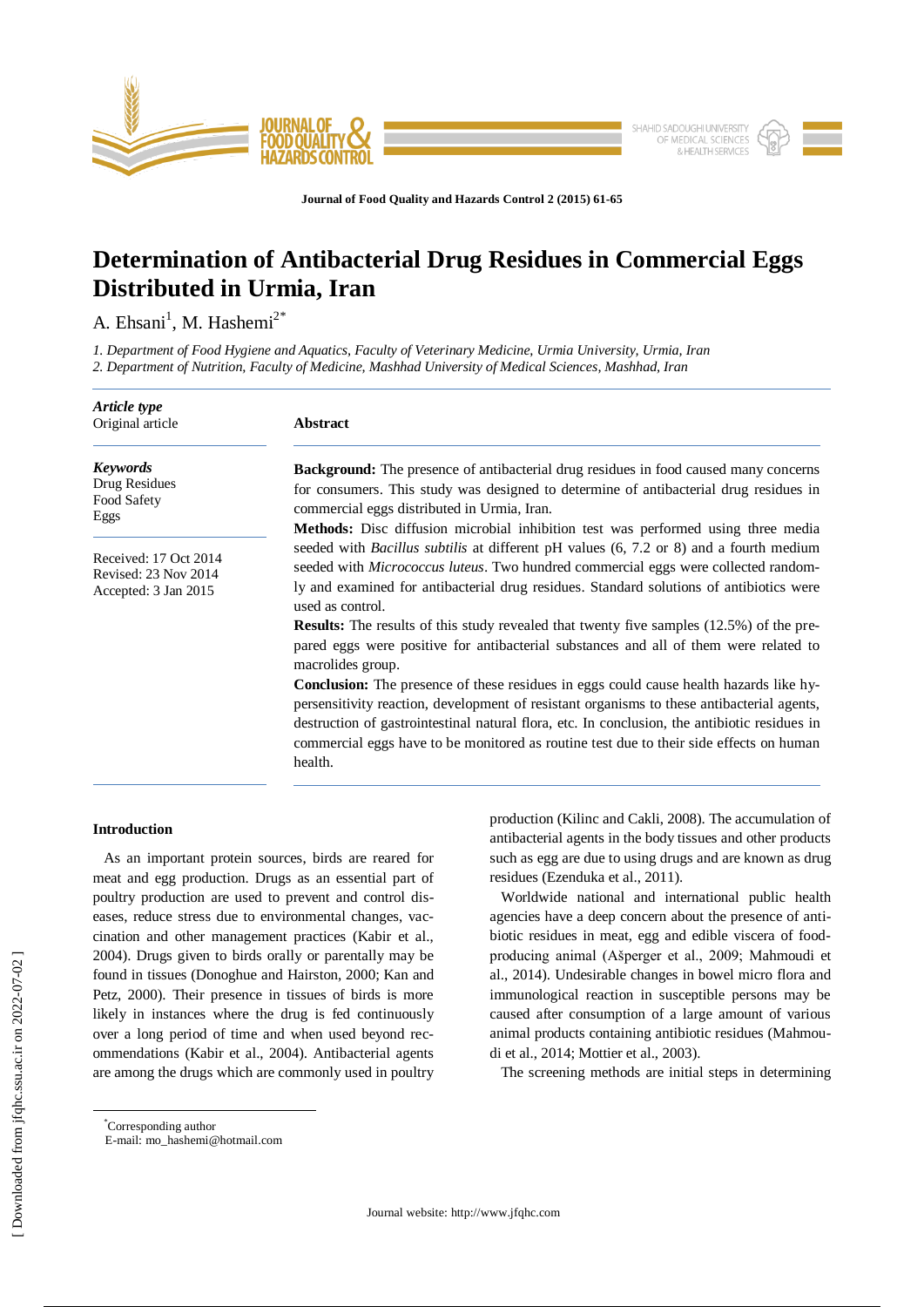the presence of drug residues in studying samples. These screening methods must have the following characteristics 1) inexpensive, 2) possible to be performed in large scales, 3) able to detect multiple types of antibiotic residues and 4) high sensitivity and specificity and making accurate results (Pikkemaat et al., 2008). Various microbiological and chemical assays have already been developed and validated to detect and quantitate antibiotic residues. The microbiological assay is used for screening antibiotic residues in food products at macro level (Tajik et al., 2010).

 Nowadays, four plate test (FPT) is commonly used for antibiotic residues screening (Kilinc and Cakli, 2008; Okerman et al., 1997). This method is a four plate agar diffusion test in which two different microorganisms *Bacillus subtilis* and *Micrococcus luteus* are used as indicator organisms, with three different pH levels of the media (Bogaerts and Wolf, 1980). Diffusion of an antibacterial substance is shown by the formation of inhibition zones of one or both microorganisms (Kilinc and Cakli, 2008; Okerman et al., 1997). Using different pH levels in the test media are essential to increase the detection limits of antibiotics (Bogaerts and Wolf, 1980). FPT is used to assay multiple antibiotic substances as listed in Table 1 (Chang et al., 2000).

 The aim of this study was to determine of antibacterial drug residues in commercial eggs distributed in Urmia, Iran.

#### **Materials and methods**

### *Sample preparation*

 Commercial egg samples (200 in total) were collected every 7 days from distributors in various part of Urmia city from May to September in 2012. For sampling, crates of eggs, available at the selected sources, were numbered from the first to the last crates. The egg at the top left corner in the first crate was assigned No. 1 until the last egg in the bottom right corner. Numbering was continued with the egg at the top left corner of the second crate in that order to the last egg. A total of 10 eggs were then randomly selected from the total number of eggs using simple random sampling format. The egg samples were then taken to the laboratory immediately for analysis (Kabir et al., 2004).

#### *Preparation of culture medium*

 Nutrient broth and mueller hinton agar (MHA; Merck, Darmstadt, Germany) media were prepared according to the manufacturers recommendations. Blank paper discs 12 mm in diameter were sterilized and used for inoculating samples and controls onto plates (Kabir et al., 2004). MHA agar pH 6, MHA agar pH 7.2 and MHA agar pH 8 were prepared using pH meter (pH 510 Eutech; CyberScan, Singapore) by adding hydrochloric acid and sodium hydroxide and autoclaved. After cooling to 45- 50 ˚C and adding the supplement (trimethoprim) of MHA agar pH 7.2, the media were poured into the plates (Kilinc and Cakli, 2008).

 The bacteria used in FPT were *B. Subtilis* (PTTC 1365) and *M. luteus* (PTTC 1169) that have been prepared from Department of Microbiology, Faculty of Veterinary Medicine, Urmia University, Urmia, Iran. An overnight culture of the test organisms in 10 ml of nutrient broth was used to inoculate plates. Broth suspension of each test organism was adjusted with a sterile normal saline solution to a concentration approximately equal to McFarland standard turbidity (equivalent to  $3\times10^8$  cell/ml; Kabir et al., 2004).

 MHA media were inoculated by sterile cotton swab sticks which were already dipped into the suspension of the test organisms. The plates were thoroughly swabbed uniformly, one quadrant at a time to achieve a confluent growth. Inoculated plates were allowed to dry for about 5-10 min (Kabir et al., 2004).

 Four different inoculated media were used for antibiotic detection including 1) MHA agar pH 6 seeded with *B. subtilis*, 2) MHA agar pH 7.2 with trimethoprim (Sigma chemical Co. St. Louis, Mo., USA) added to a final concentration of 50 µg/l medium and seeded with *B. subtilis*, 3) MHA agar pH 8 seeded with *B. subtilis*, 4) MHA agar pH 8 seeded with *M. luteus* (Kilinc and Cakli, 2008).

## *Testing of sample eggs*

 The surface of each egg sample was cleaned using a sterile hand towel soaked in 70% (v/v) alcohol. A small opening was made at the tip of the egg using a sterile forceps.

 The albumen was then drained out carefully through the pore and the yolk transferred into a sterile falcon tubes. Ten ml of phosphate buffer (pH 7) was added to the yolk and homogenized. Using a sterile forceps, paper discs were dipped into the yolk, allowed to soak and excess yolk were drained from the discs before placing them on the surface of seeded MHA plates (Kabir et al., 2004).

 Antibiotic standards were penicillin G sodium salt, sulfadimidin, and streptomycin tylosin. Stock solutions were prepared as  $0.0062$  g/l0 µl for penicillin, and 0.5 g/10 µl for sulfadimidin, streptomycin and tylosin. Two fold dilutions were prepared from these stock solutions. Control discs were prepared by adding 0.01 ml control solutions and placed on agar surface. Blank paper disk without any sample was placed on agar surface as negative control as well (Kilinc and Cakli, 2008).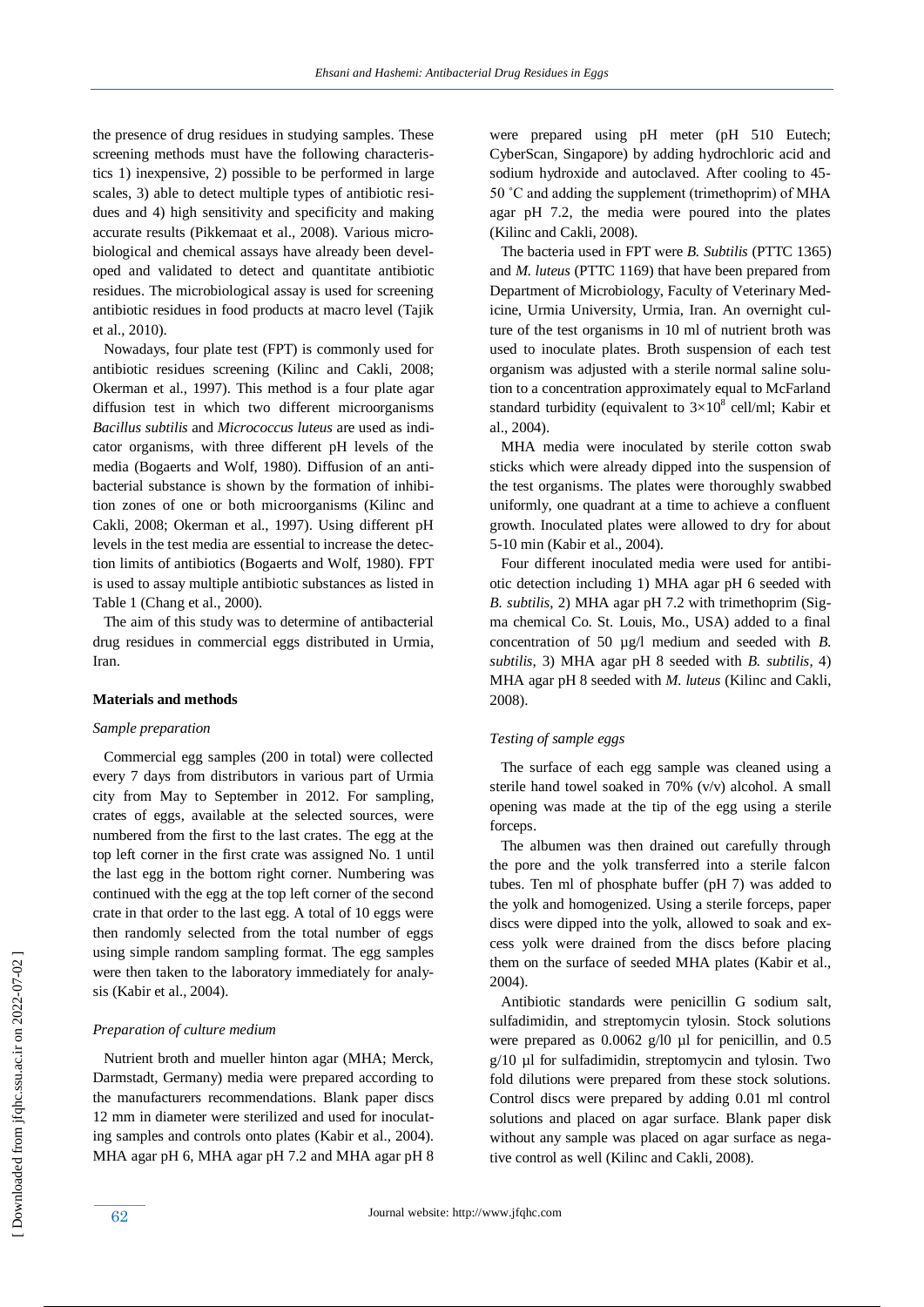After application of the test and control discs, plates were incubated at 37 ºC for 18-20 h and then investigated for the presence of inhibition zones of test organism around the test and control discs (Kabir et al., 2004).

## **Results**

 A total of 200 commercial eggs were tested for the presence of antibacterial drug residues out of which 25 (12.5%) were found to be positive. The inhibition zones of positive samples are shown in Table 2. A positive result was indicated by the complete inhibition of growth on the surface of the agar around discs on one or more

**Table1:** Detection of multiple antibiotic substances by FPT assay

test plates, in an inhibition zone not less than 2 mm wide (Kilinc and Cakli, 2008).

 All positive samples in present study were detected from medium 4 (MHA agar pH 8 seeded with *M. luteus*) that indicate the presence of penicillin type and macrolide type antibiotic residues in egg samples.

 Inhibition zones were measured and correlated to antibiotic concentrations. Detection limits for different antibiotics tested were as follows: penicillin G (sodium salt) on medium 1, 0.4 ng; sulfadimidin on medium 2, 62.5 ng; streptomycin on medium 3, 31.25 ng; tylosin on medium 4, 4 ng.

| pH of agar medium | <b>Test bacteria</b> | <b>Inferred antibiotics</b> |
|-------------------|----------------------|-----------------------------|
|                   | <b>B.</b> subtilis   | Penicillin-type             |
|                   |                      | Tetracycline-type           |
| 7.2               | <b>B.</b> subtilis   | Sulfa drugs                 |
|                   | <b>B.</b> subtilis   | Aminoglycoside-type         |
|                   | M. luteus            | Penicillin-type             |
|                   |                      | Marcolides-type             |

**Table 2:** Results of microbial inhibition test of commercial eggs of Urmia, Iran

| Day   | <b>Positive</b> | <b>Negative</b> | <b>Total of tested</b> | Projected number of eggs | Size of inhibition zone (mm) |
|-------|-----------------|-----------------|------------------------|--------------------------|------------------------------|
|       |                 |                 | eggs                   | with residues            |                              |
|       | $\mathbf{0}$    | 10              | 10                     |                          |                              |
| 8     |                 | 9               | 10                     | 11                       | 13                           |
| 15    |                 | 9               | 10                     | 23                       | 13                           |
| 22    | 0               | 10              | 10                     |                          |                              |
| 29    | $\Omega$        | 10              | 10                     |                          |                              |
| 36    |                 | 9               | 10                     | 51                       | 13                           |
| 43    |                 | 9               | 10                     | 65                       | 13                           |
| 50    | 2               | 8               | 10                     | 70, 72                   | 11, 13                       |
| 57    | 2               | 8               | 10                     | 81,85                    | 11, 10                       |
| 64    |                 | 9               | 10                     | 99                       | 13                           |
| 71    |                 | Q               | 10                     | 110                      | 13                           |
| 78    |                 | 9               | 10                     | 115                      | 13                           |
| 85    |                 |                 | 10                     | 123                      | 12                           |
| 92    | 2               |                 | 10                     | 133, 136                 | 11, 10                       |
| 99    | $\overline{c}$  | 8               | 10                     | 141, 149                 | 11, 13                       |
| 106   | $\overline{c}$  | 8               | 10                     | 152, 154                 | 10, 10                       |
| 113   |                 | Q               | 10                     | 163, 165                 | 11                           |
| 120   | 2               |                 | 10                     | 170, 173                 | 13, 13                       |
| 127   | 2               | 8               | 10                     | 188, 189                 | 13, 12                       |
| 134   | 2               | 8               | 10                     | 194                      | 12                           |
| Total | 25              | 175             | 200                    | $\overline{\phantom{0}}$ | $\overline{\phantom{a}}$     |

## **Discussion**

 Drug residues in food are considered as an important food safety concern due to being public health hazards. In subjects of hypersensitivity to sulfonamides, skin allergies could occur following consumption of some foods like eggs containing high concentrations of sulfonamide residues. Consumer's anaphylactic reaction has been previously reported due to consumption of chickens containing penicillin residues (Teh and Rigg, 1992).

 The results obtained in this survey indicated a high incidence of veterinary drug residues in the eggs in Urmia. Quite consistent with the results of current study,

other researchers diagnosed macrolides group as the major contaminant antibiotics in the egg yolk by FPT method (Hakimzadegan et al., 2014; Kabir et al., 2004). Tiamulin, tylosin and erythromycin of macrolides group are commonly used against poultry diseases. Erythromycin is used for treatment of arthritis caused by *staphylococcus aureus* and tylosin and tiamulin are frequently used to treat *Mycoplasma* infections in poultry, especially in laying hens (Smith et al., 2007). In addition to macrolides as major contaminants in the tested eggs, aminoglycosides and tetracycline were diagnosed as minor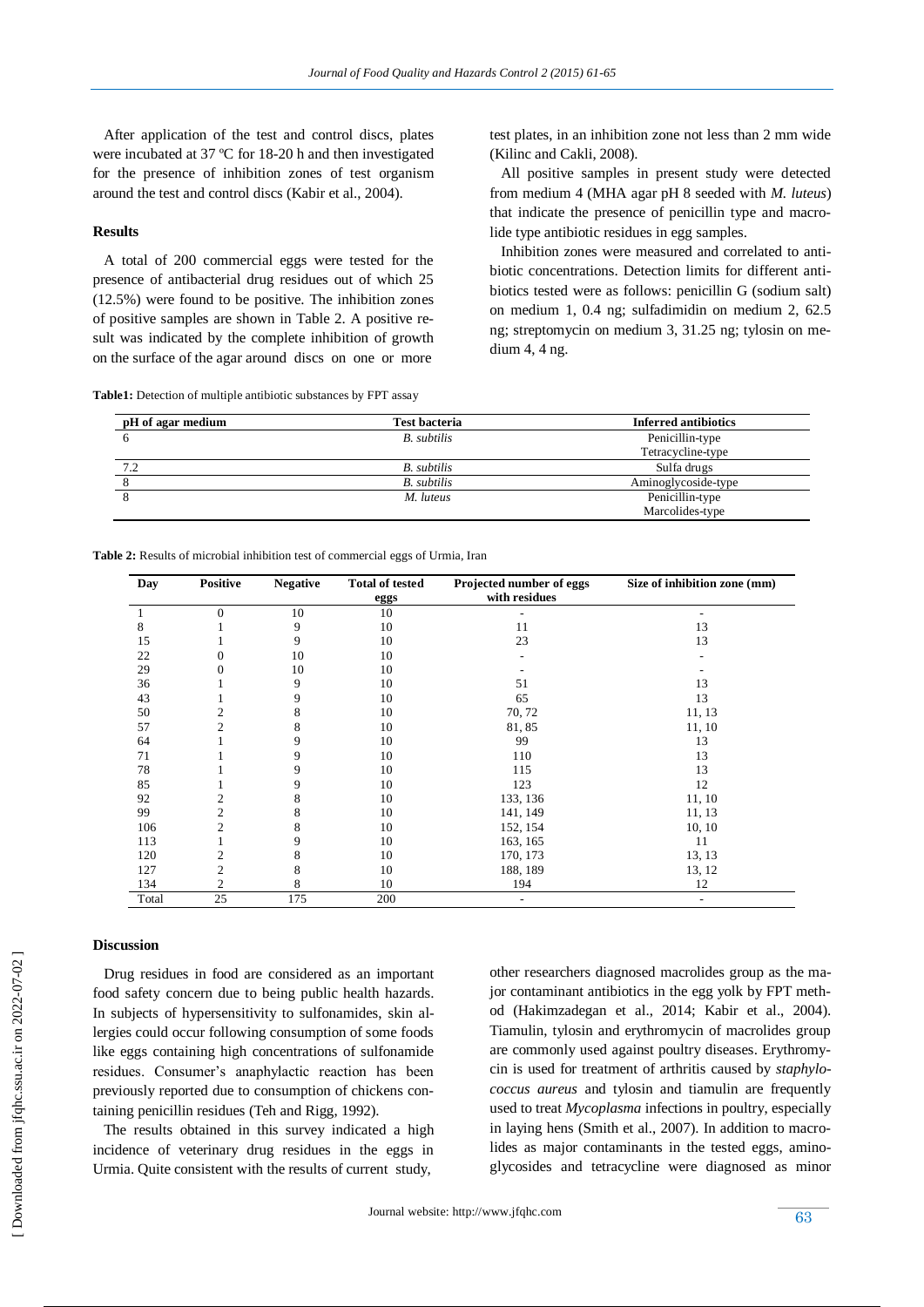contaminants which were not detected in present study (Hakimzadegan et al., 2014). However, similar to present study, macrolides were the only antibiotic contaminants in egg in Nigeria (Kabir et al., 2004).

 In commercial eggs, the handicap of using yolk directly makes the detection underestimated, given the fact that it is viscous and diffuses poorly on agar (Kabir et al., 2004). An initial deproteination procedure may enhance detection of drugs (Arnold and Somogyi, 1984). Screening of drug residues in egg yolk by microbiological methods is more appropriate than egg white, because of its lower content of lysozymes and more deposition and longer persistence of drugs in egg yolk (Alm El Dein and Elhearon, 2010; Kan and Petz, 2000).

 Sensitivity and specificity of microbiological methods are generally low for residue testing. Nevertheless, their simplicity makes them suitable for screening purposes (Tajik et al., 2010). A number of microbiological screening tests have been described alone or in conjunction with other physico-chemical and immunological methods. These tests are more suitable for regulatory purposes and provide a greater accuracy in the assessment of contamination level of poultry products with veterinary drug residues (Kabir et al., 2004).

 *M. luteus* used by FPT has a broader sensitivity range to antibacterial drugs particularly penicillins, sulfonamides and aminoglycosides (Kabir et al., 2004; Read et al., 1971; Tsai and Kondo, 2001). According to recent knowledge, a combination of *B. subtilis* (pH 7.2) as a test-microorganism and the addition of trimethoprim showed the highest sensitivity to the presence of sulfonamide residues in food (Kilinc and Cakli, 2008; Kilinc et al., 2007). Trimethoprim is a chemical substance used as a therapeutic agent because of its inhibitory effect against bacterial enzymes (Marcinčák et al., 2006). MFP test should be able to detect the presence of antibiotic residues at the level of MRL. It is possible to state that FPT without any modification is not able to detect sulfonamide residues at the level of MRL. Valid food legislation approved the application of FPT method as a screening test for drug residues (Marcinčák et al., 2006).

 It is believed that bird's treatment is a more important source of antibacterial residue than the use of medicated feeds which appears to have contributed to contamination of the table eggs in which antibacterial residues were detected (Ezenduka et al., 2011). Drug residues would be stored by hens days to weeks after dosing period even without any additional drug transfer. This is of concern, because eggs are continuously supplied to many households by backyard poultry rearing while no official program monitors drug residues and consumers response to the drug residue hazards is sustainable and passive (Alm El Dein and Elhearon, 2010; Donoghue et al., 1996).

#### **Conclusion**

 Many troubles such as teratogenic and carcinogenic effects, allergic reactions and antibiotic resistance can threaten human health due to presence of residues in food originated from animals. Although, producing food originated from animals free from chemicals or drug residues is impossible, but deep consideration is needed towards proper and controlled drug use, and safer animal food products. First step is the monitoring of withdrawal time of drugs followed by systematic education of farmers and regular veterinary supervision. In order to diminish the frequent usage of antibacterial drugs in poultry, occurrence of residues in food and the bacterial resistance to drugs, veterinarians should develop alternative management options like vaccinations. We provide the first insight into the extent of contamination of poultry products intended for human consumption with veterinary drug residues in Iran. Obviously, there is a need for a national residue avoidance and control program in Iran in accordance with international regulations.

#### **Conflicts of interest**

 The authors declared no conflict of interest in this research.

## **Acknowledgment**

 The authors wish to thank Mr. M.S. Jasour and Mrs. M. Rouhi for their technical assistance. This work was financially supported by Urmia University, Urmia, northwest of Iran.

#### **References**

- Alm El Dein A., Elhearon E. (2010). Antibiotic residue in eggs of laying hens following injection with gentamicin. *New York Science Journal*. 3: 135-140.
- Arnold D., Somogyi A. (1984). Trace analysis of chloramphenicol residues in eggs, milk, and meat: comparison of gas chromatography and radioimmunoassay. *Journal-Association of Official Analytical Chemists*. 68: 984-990.
- Ašperger D., Babić S., Pavlović D.M., Dolar D., Košutić K., Horvat A.J., Kaštelan-Macan M. (2009). SPE-HPLC/DAD determination of trimethoprim, oxytetracycline and enrofloxacin in water samples. *International Journal of Environmental and Analytical Chemistry*. 89: 809-819.
- Bogaerts R., Wolf F. (1980). A standardized method for the detection of residues of anti-bacterial substances in fresh meat. *Fleischwirtschaft.* 60: 672-674.
- Chang C.S., Tai T.F., Li H.P. (2000). Evaluating the applicability of the modified four-plate test on the determination of antimicrobial agent residues in pork. *Journal of Food and Drug Analysis.* 8: 25-34.
- Donoghue D., Hairston H. (2000). Food safety implication: certain antibiotics may rapidly contaminate egg albumen during the process of its formation. *British Poultry Science*. 41: 174-177.
- Donoghue D.J., Hairston H., Gaines S.A., Bartholomew M.J., Donoghue A.M. (1996). Modeling residue uptake by eggs. 1. Similar drug residue patterns in developing yolks following injection with ampicillin or oxytetracycline. *Poultry Science*. 75: